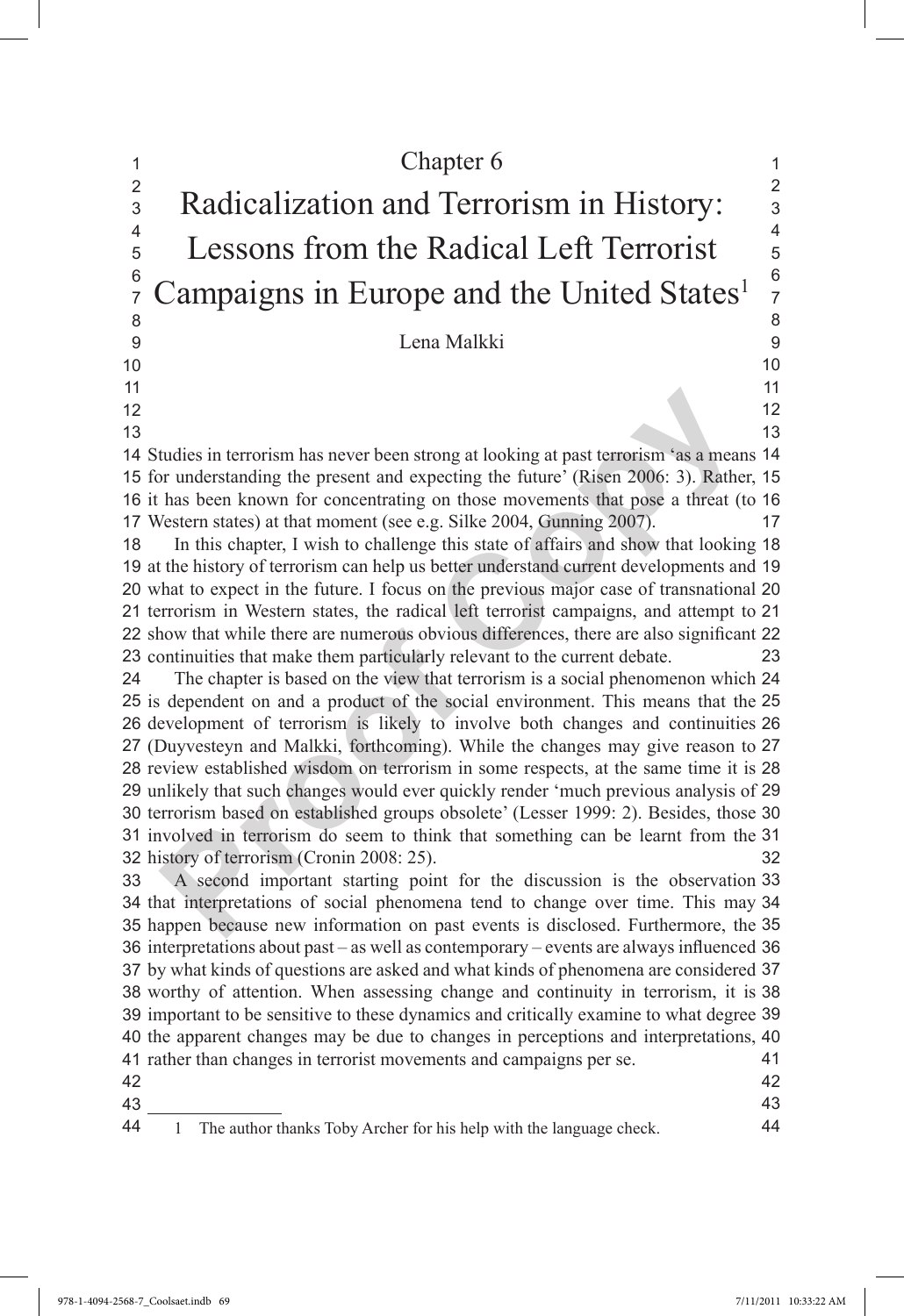have largely been ignored in the current debate and how the common stereotypes about radical left terrorism (and jihadi terrorism) may have hidden their similarities from sight. After that, I will highlight some observations about potential parallels and common themes in radical left and jihadi terrorism in Western countries. To be sure, the chapter does *not* aim to present any systematic comparison, but should The chapter starts with a discussion on why radical left terrorist campaigns rather be read as a reflection that hopes to open up new avenues to explore in future research.

# **Why Radical Left Terrorism has been Ignored**

 13 The term 'radical left terrorist campaigns' refers to a number of campaigns 14 committed in Western countries by revolutionary groups drawing their ideas and 15 inspiration from larger protest movements and Marxist-Leninist ideology. These 16 include most notably the campaigns of the Red Army Faction (RAF) in West 17 Germany and the Red Brigades (BR) in Italy. Such campaigns have commonly 18 been perceived as typical cases of 'old' terrorism and therefore, in the argument 19 about 'old' and 'new' terrorism, seen as not relevant to understanding the current threat. 

 22 less relevant than some other 'old' campaigns. It is much more common to come 23 across references to the IRA, the ETA, the Palestinian organisations of the 1970s, 24 or even the anarchist movement in the late nineteenth and early twentieth century. 25 This stands in contrast with the place that radical left terrorism has traditionally 26 occupied within the research field. The emergence of radical left terrorism was 27 one of those developments that led to the 'rise of modern terrorism' and the birth 28 of terrorism studies as we know it and was part of the standard case selection for two decades. The radical left terrorist campaigns, however, seem to have been deemed even 21 **Formation** Lett **Errorism has been ignored**<br>The term 'radical left terrorist campaigns' refers to a number of campaign<br>ommitted in Western countries by revolutionary groups drawing their ideas an<br>explantion from larger pr

 31 changed views on what kind of terrorism is 'serious' enough to warrant attention. 32 The preferred tactics of the radical left terrorist campaigns were symbolic bombings 33 and kidnappings that targeted carefully selected individuals or companies deemed 34 as representatives of capitalism and imperialism. In contrast, today's jihadi 35 terrorist campaigns seem to be of a different level of violence with their objective 36 to cause extensive and (at least apparently) indiscriminate damage. This difference 37 seems insurmountable, because it is exactly the increased lethality and danger that 38 is in many ways at the heart of the whole argument about the changing nature of 39 terrorism. There are indeed very clear differences in modus operandi between the 40 radical left and jihadi terrorist campaigns. However, one should be careful not to 41 assume outright that the differences in methods mean that they would be different in all other respects too. One plausible explanation for this development is that the events of 9/11 30 

 44 the 1960s and 1970s is still living history and therefore drawing links between What may have made drawing parallels difficult is the fact that the history of 43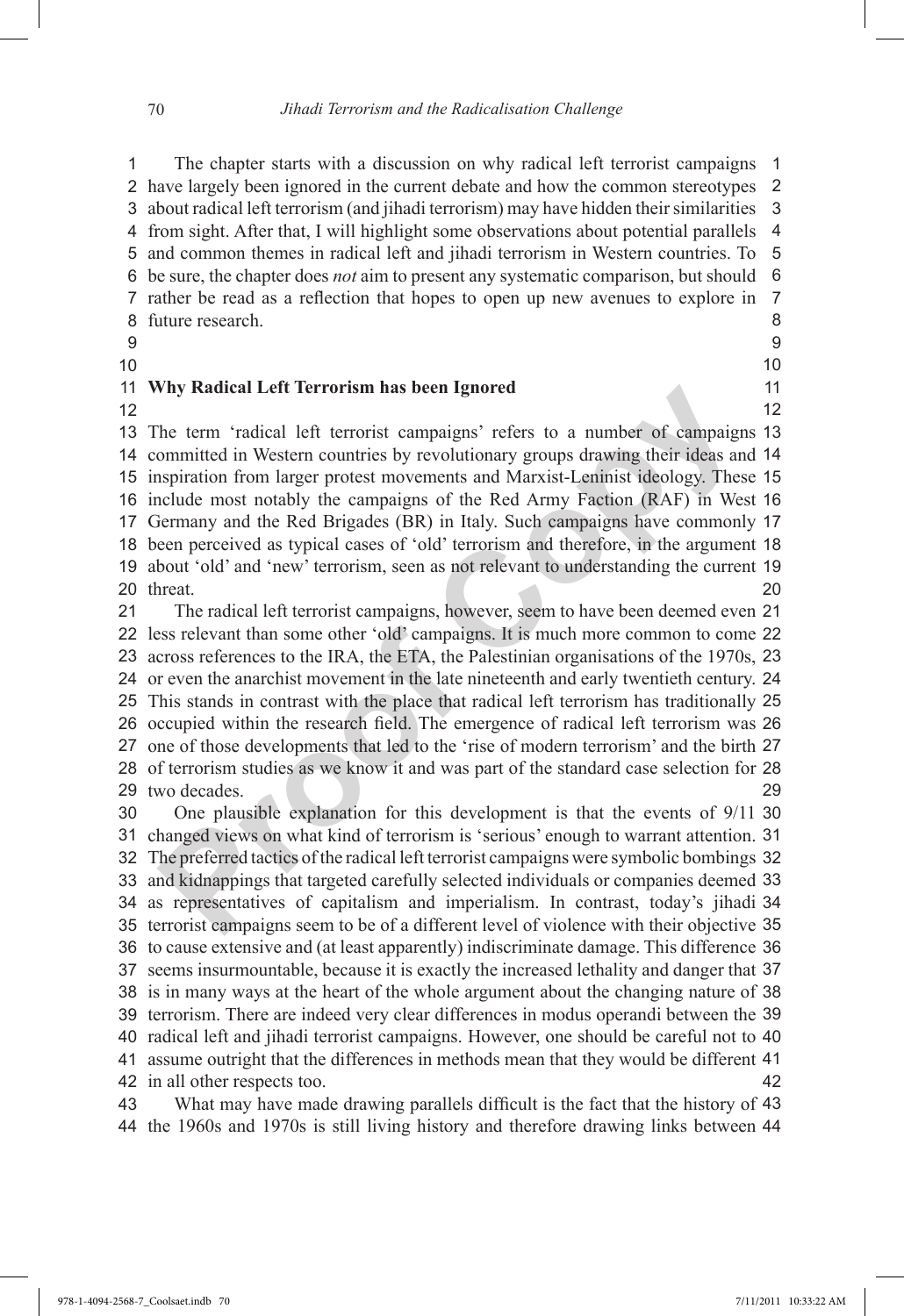1 those past events and current terrorism can be a politically sensitive issue. Many  $\overline{1}$  2 of those who played a significant role in the radical wing of the '1968' movement  $\overline{2}$ are actively participating in society and the political life of various countries. Sometimes, the label 'terrorist' is attached to political competitors with the apparent  $\overline{4}$ purpose of vilification (e.g. bringing up Barack Obama's contacts with former Weather Underground member Bill Ayers during the presidential campaign, see e.g. Shane 2008). Moreover, especially in the US discussion, the radical left has  $\overline{7}$ sometimes been accused of not understanding the jihadi terrorist threat and having misplaced sympathy with the terrorists (see e.g. Bendle 2006/2007, Cottee 2005). 10 All this is linked with the ongoing re-evaluation of the sixties legacy, a discussion that invokes political passions just as readily as the terrorism debate. Finally, radical left terrorism may have been ignored because the general 12

 13 stereotype about what it was about is arguably one-sided. It ignores the varieties 14 in organisational design and downplays the importance of the transnational dimensions. 

### 

### **Organisation**

Finally, radical left errorism may have been ignored because the genera<br>recotype about what it was about is arguably one-sided. It ignores the varieties<br>organisational design and downplays the importance of the transnation 20 A common way to describe radical left terrorist groups is summarised well in 21 the characterisation by Dennis A. Pluchinsky. A fighting communist organisation 22 (FCO), as he calls them, is 'generally a small, lethal, urban terrorist group which 23 is guided by Marxist-Leninist ideology. The ultimate objective of European FCOs 24 is to overthrow the democratic government in their country of origin and replace 25 it with a vaguely defined "proletarian dictatorship"' (Pluchinsky 1992: 16). The 26 structure of such groups is often described as hierarchical and divided into cells, and the members living underground, isolated from their surrounding society. 

 29 of jihadi terrorist groups as flat, non-hierarchical networks involving various 30 kinds of actors. Looking at the ideal type only, it is easy to conclude that there are significant organisational differences. This ideal type image stands in stark contrast with the organisational images 28 

 33 characterisation, are notable cases for terrorism studies in many ways, they are 34 not all there is to radical left terrorism. There is a host of other such campaigns 35 that have never attracted the attention of researchers or policymakers to a similar 36 degree. The literature on the French Action Directe, the Angry Brigade in the UK, 37 the GRAPO in Spain and the CCC in Belgium is much more limited. Even the 38 Weather Underground, which once was the biggest such movement in the United 39 States and a major concern for the authorities, has not been comprehensively 40 studied before the 2000s. A range of smaller and lesser known campaigns had 41 never been studied at all. Not only have the smaller campaigns in other European 42 countries and the United States remained outside the limelight, but so have the smaller groups in West Germany and Italy. While the RAF and the BR, the major inspirations for the traditional 32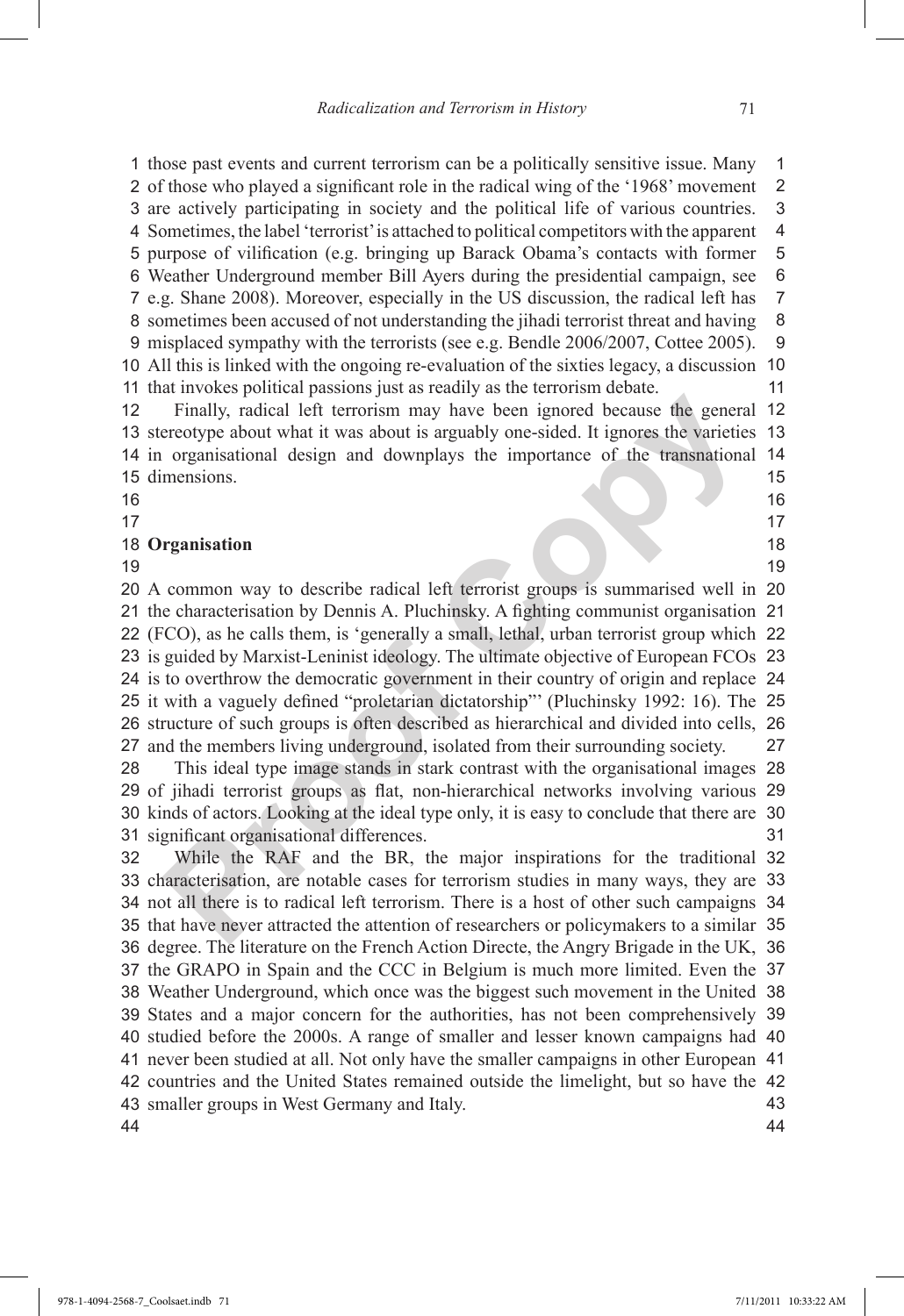2 ideal type. But there are also a number of groups that were not nearly so strictly hierarchical. This collection of groups could, in fact, include the RAF of later years. As Peter Merkl notes, 'the once hierarchically organised Baader-Meinhof group of military covert-action commandos [was] replaced by several autonomous To be sure, many of the less well known groups are not that far from the groups' in the 1980s (Merkl 1995: 164).

 9 consisted of autonomous cells. Nuclei Armati Proletari (NAP), another Italian 10 left-wing group, for example, was much more loosely organised (Hauser 2008: 11 272). Rode Jeugd, a small Dutch group which took the first steps towards 12 starting its own terrorist campaign and provided support for other terrorist and 12 13 resistance movements, had an organisational structure complete with leading 14 troikas, but in reality, it worked as a network of activists in different towns who 15 acted autonomously with their own associates. The terrorist attacks were largely 16 planned and executed by a very small clique of core members from different 17 towns. The successor groupings of the Rode Jeugd were even more loosely organised (Malkki 2010a). To give a few examples of less well known loosely organised groups: the Tupamaros West Berlin, one of the first German groups to plan terrorist attacks,

 20 A little-known terrorist network called the New World Liberation Front (NWLF) 21 operated from 1974 to 1978 primarily in California. During its history, several 22 dozen bomb attacks were claimed under its name. Most of them were small-scale 23 bombings and the most typical target was the Pacific Gas and Electric. These 24 attacks were claimed by 21 different units of the NWLF. The NWLF communiqués 25 included repeatedly an open invitation for anyone sharing its ideology to establish 26 their own unit of the NWLF and commit attacks under its name. Tactical 27 instructions, including how to make bombs, as well as strategic guidelines, were 28 published in the 'revolutionary press' (e.g. *Dragon*). The NWLF has been very 29 little studied, so it is not known who exactly were behind these bombings and how 30 they were organised, but the NWLF's communications do imply that not all units were in direct contact with the Central Command.2 Even forms of leadership by inspiration were experimented with in the 1970s. 19 /2). Kode Jeugal, a small Dutch group winch took the first steps towards<br>tarting its own terrorist campaign and provided support for other terrorist an<br>esistance movements, had an organisational structure complete with lea

 33 terrorist groups in hierarchical terms may have been influenced by the way the 35 aspired to expand and become an army and/or a party of revolutionaries. Their 36 rhetoric, starting from the choice of the name, reflects this aspiration, but not 37 necessarily the reality. An extreme example of the contrast between the documents It is also helpful to note in this context that the tendency to view traditional 32 34 groups have preferred to present themselves. Most radical left terrorist groups 

 they had no idea who the NWLF was. For more on the SLA, see Malkki 2010a and Malkki 42 2010b. The only study on the NWLF that this author is aware of is the Master's thesis of 43 In any case, the NWLF was not the continuation of the SLA as is often believed. The remaining SLA members and their new associates, at least, did start acting in its name after most of the SLA's members died in a police shootout. According to their own words,

Baron Lee Buck (1978).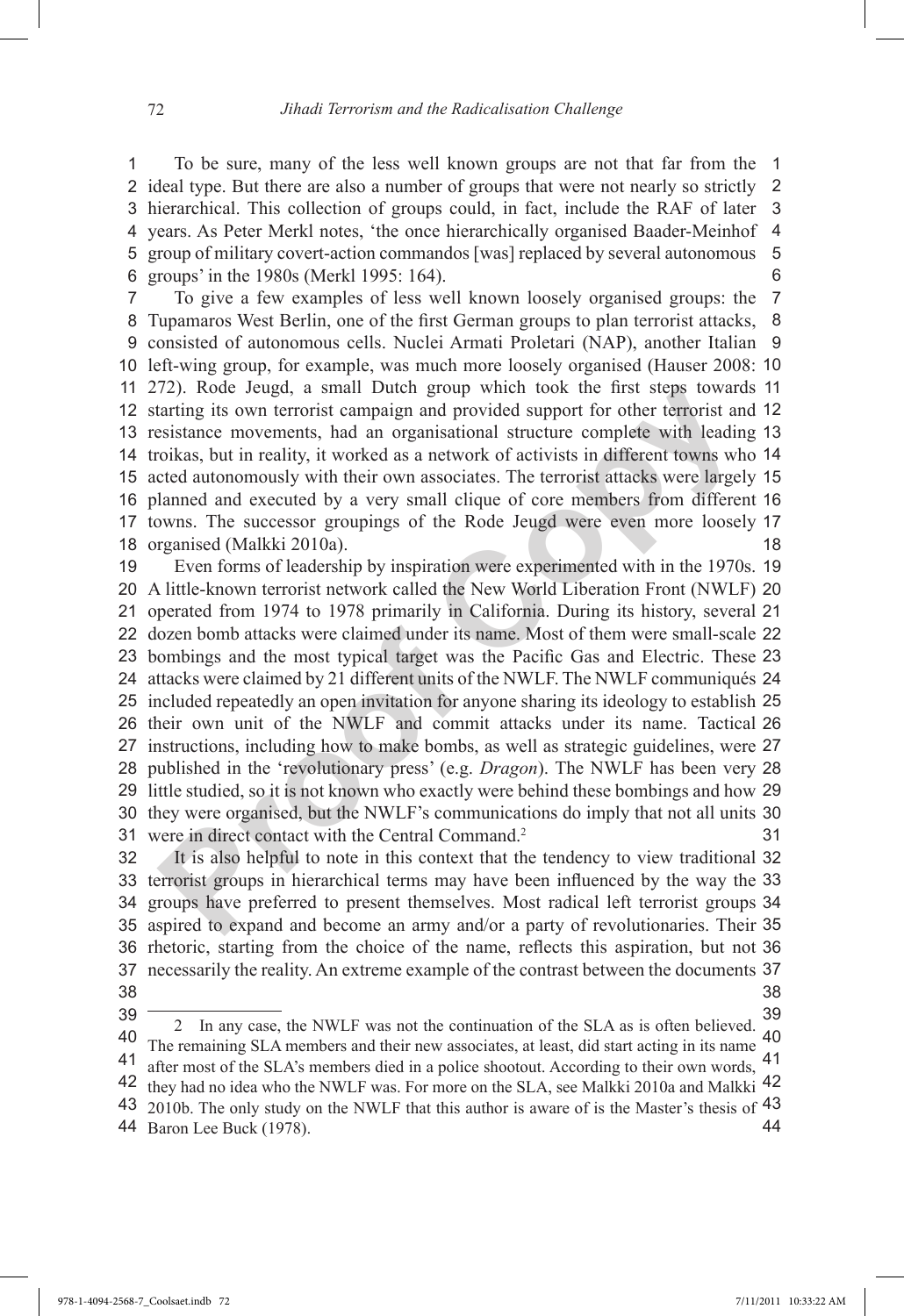and reality is the case of the Symbionese Liberation Army (SLA), a tiny radical  $\mathbf{1}$  2 left terrorist group that operated in California in 1973–1974. The group had plans  $\overline{2}$ for a full federation of revolutionary forces, complete with military ranks and codes of war. In reality, the army consisted of a handful of people living together  $\overline{4}$ (Malkki 2010a, Malkki 2010b). 

Weak organisational structures and arrangements bordering on leaderless resistance were, thus, typical also of radical left terrorism. Current jihadi terrorism  $\overline{7}$ is not, by any means, the first time that small groups have been inspired by a larger struggle and have on their own initiative joined the battle using their minimal 10 resources and without any significant contact with the (perceived) leaders of 11 the struggle. Such groups have engaged in terrorism for decades. We just have 12 not taken them seriously, because they have been considered too marginal and irrelevant to pose a real threat. 

 

## **Transnational Dimension**

of the members of the members of the Europhian interaction of the members of the members of the members of the members of the members of the members of the members of the members of control and in this respect without hist 18 One distinctive feature of al-Qaeda is arguably that it is truly a transnational 19 network (or movement) and in this respect without historical precedents. Al- 20 Qaeda is described as a movement operating at three levels, those being: the hard 21 core (al-Qaeda Central); the network, including Afghan veterans; and 'the idea, 22 worldview and ideology of "al-Qaeda" and those who subscribe to it' (Burke 23 2003: 16). This structure exceeds state boundaries and the struggle is essentially 24 de-territorialised and has no single centre of gravity (Neumann 2009: 29). Those 25 who have tried to put claims about the uniqueness of al-Qaeda into perspective 26 have sometimes referred to the anarchist terrorist wave in the late nineteenth to 27 early twentieth century as an example of a previous case of transnational networks 28 and loose organisational structures (e.g. Hoffman 2001: 426, Duyvesteyn 2004: 29 444, Coolsaet 2005: 19–32, *The Economist* 2005; see also Coolsaet, Chapter 7 in this volume). 

 32 commonly viewed as less international and more focused on a certain territory, and 33 was most typically linked with some kind of nationalist–separatist struggle. The 34 radical left terrorist campaigns have been thought of as revolutionary movements 35 aiming at a communist revolution in their own country. The emergence of terrorist 36 campaigns has quite commonly been linked with a legacy of the fascist past, with 37 the most radical manifestations in the former axis powers (for the most famous 38 example, see Becker 1978). These explanations are not without their merits (e.g. 39 Sánchez-Cuenca 2009, Della Porta 1995: especially 193–4), but then again, they capture only one part of the story. Terrorism in previous decades, although international to some extent, is 31 

 42 radical left terrorist campaigns are just as good an example as the anarchist 43 movement. This is not readily apparent from the research literature because 44 transnational analyses of the radical left terrorist campaigns – and the larger '1968' When one is looking for previous examples of transnational terrorism, the 41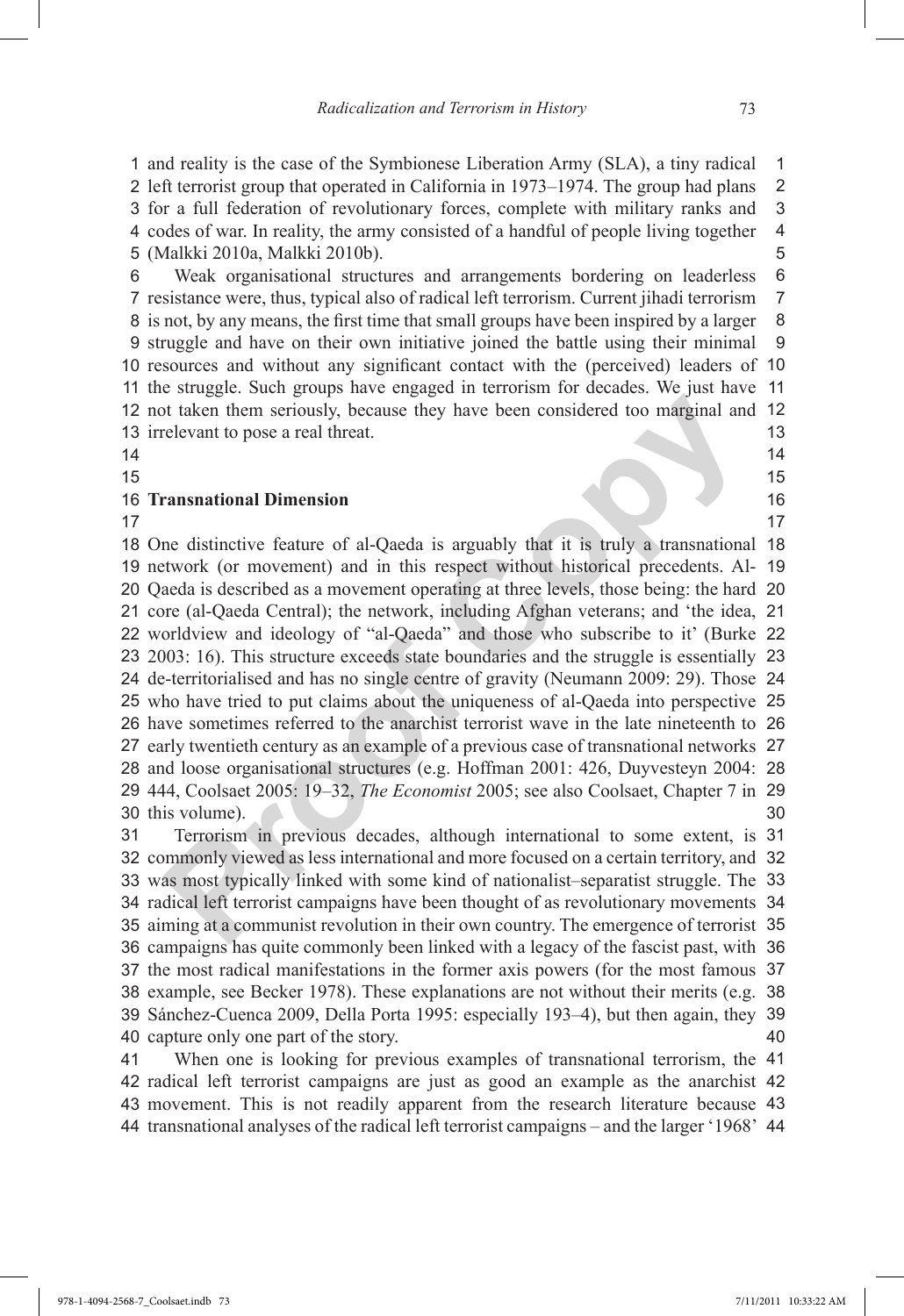phenomenon for that matter – have been few. The global nature of '1968' as an 2 event and the long sixties in general has been acknowledged, but the studies have 3 traditionally concentrated on a single country.<sup>3</sup> 

 States thought they were part of a larger transnational movement, probably not totally unlike those involved in jihadi terrorism nowadays do. Everyone did not necessarily perceive it in the same way, but what was common to most radical left terrorist campaigns in Europe and the United States was that they were 9 fundamentally based on the perception that their own small campaigns were 10 part of a much wider global revolutionary movement against imperialism and 11 capitalism. The Vietnam War, the major radicalising event and agitation point for 11 12 the whole generation of activists, was one manifestation of this struggle. Besides 13 the Vietnam War, other liberation struggles in the Third World formed the front 14 line of this struggle. This world view was shared by many more activists than just 15 those involved in the terrorist campaigns. As is well known, the 1960s and 1970s 16 were characterised by anti-authoritarian and anti-imperialist protests that emerged 17 in practically every Western country (and beyond, see reflections in Gassert and Klimke 2009). 20 own country as their long-term goal, and the Italian campaigns, for instance, 21 concentrated quite exclusively on that, the short-term strategies of many campaigns 22 were much less focused on their own country. In these cases, the idea of starting 23 armed struggle in Western countries was based on the theory that attacking the 24 imperialist enemy at home weakens it and thereby makes the struggles of the 25 Third World movements easier to win. The activists in the United States and 26 Europe were inspired by the apparent success of small vanguard movements in 27 Latin America, in Cuba and Uruguay in particular. These examples suggested that 28 a small vanguard can accomplish big things, even in urban environments (e.g. While the radical left terrorist campaigns strived for revolution in their 19 aptainsm. In viewtamm war, the may radiatising event and agtatuon point tract<br>per whole generation of activists, was one mainfestation of this struggle. Beside<br>the Vietnam War, other liberation struggles in the Third World Those involved in the radical left terrorist campaigns in Europe and the United

Pekelder 2007).

 31 campaigns went well beyond the feeling of belonging to the same imagined 32 community. There was also a whole network of transnational connections that the 33 researchers are only starting to uncover (e.g. Klimke 2010). As Rapoport points The transnational dimension of the radical left movement and the terrorist 30 out while writing about the New Left wave:

 For good reason, the abandoned term 'international terrorism' was revived. Again the revolutionary ethos created significant bonds between separate national groups – bonds that intensified when first Cuban and then PLO training facilities were made available. The targets chosen reflected international dimensions as well. Some groups conducted more assaults abroad than in their home territories. (Rapoport 2004: 58)

 247–8. 3 For a list of the 1968 literature with a transnational element, see Klimke 2010: 43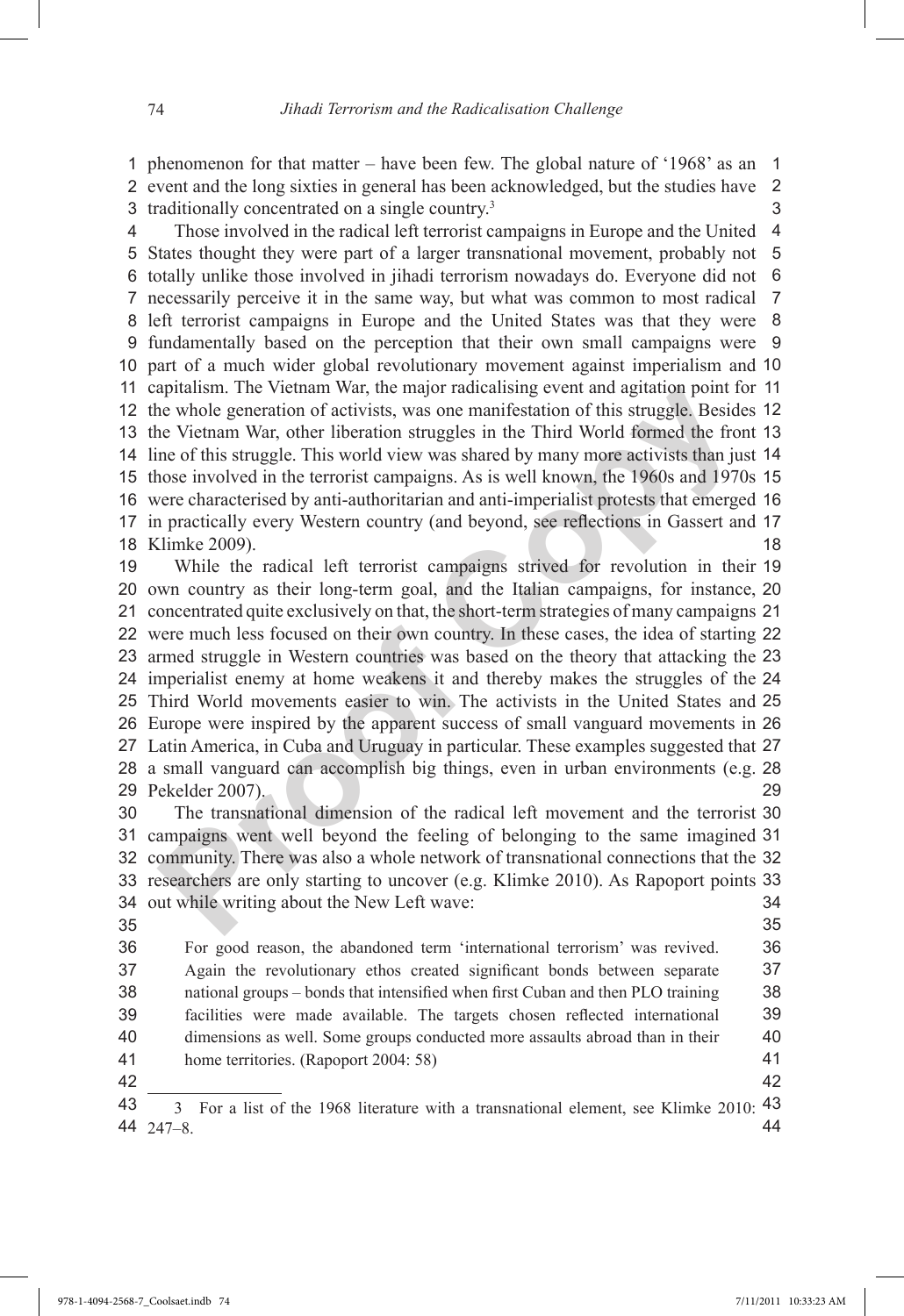More research is needed about networking among the radical left communities  $\overline{1}$  (Waldmann et al. 2010) in Western countries and beyond, but already existing  $\overline{2}$ 3 evidence suggests that the transnational networks of interaction were considerable, including everything from inspiration to joint actions (see e.g. Karmon 2005).  $\overline{4}$ It would definitely be misleading to describe the groups as a united entity, but 6 there were networks. The cooperation efforts culminated in the attempt to combine 7 forces in the 'Euroterrorism' campaign in the mid-1980s.  $\overline{7}$ 

The contacts extended beyond the radical left milieu. The most famous example 9 of such connections is the cooperation between the German terrorist groups 10 and the Palestinians. The activities of the Japanese Red Army were thoroughly 11 international. Even the Red Brigades, which was one of the less internationally 12 oriented groups, had a cooperation agreement with PLO/Fatah in the late 1970s (Karmon 2001).

iented groups, had a cooperation agreement with PLO/Fatah in the late 1970;<br>
The numerous contacts of the members of the Rode Jeugd in The Netherlands<br>
The numerous contacts of the members of the Rode Jeugd in The Netherla 15 mentioned above, serve as a good illustration of the networks of interaction 16 established by radical communities in European countries. Beginning in 1968, 17 the Rode Jeugd established logistical cooperation with German radicals to help 18 American military personnel defect from their bases in West Germany and travel 19 to Scandinavian countries, and this cooperation continued for years. When they 20 started preparing for their own urban guerrilla struggle in The Netherlands in the 21 early 1970s, their contacts with German activists started to intensify. Documents 22 of the Dutch Security Service (BVD, the precursor of today's AIVD) suggest that 23 a Rode Jeugd member was likely to have travelled to West Germany to receive 24 instructions in bomb-making. In the mid-1970s, when they were involved in 25 helping RAF members residing in The Netherlands. One of its former members 26 even allegedly became one of the more trusted comrades in RAF's *Umfeld*. Rode 27 Jeugd members also provided logistical assistance to resistance movements 28 opposing the military juntas in Greece and Portugal, and helped the IRA obtain weapons (Malkki 2010a). The numerous contacts of the members of the Rode Jeugd in The Netherlands, 14 

 31 unstructured forms of organisation, the formation of imagined transnational 32 communities and active cooperation across state borders already existed in the 33 1970s – or even as far back as the late nineteenth century. This puts the role of 34 the Internet in facilitating networks, structures and transnational contacts into 35 perspective. It is true that innovations have certainly created new possibilities 36 for communication and networking for terrorist movements – as they have for 37 all kinds of actors. The Internet, however, is only one innovation in the chain of several advances in technology that have had this effect. From the preceding discussion it is evident that the preconditions for more 30 

 40 possibilities could also be told about radical left terrorism and the global '1968' 41 phenomenon (see e.g. Schmid and de Graaf 1982: 137; see also Gitlin 1980). 42 The development of the wave of protests has been linked with the advances in 43 communications technology and air travel. The introduction of satellite television 44 and portable transmission equipment also made broadcasting easier and quicker A story of how technological innovations provided terrorists with new 39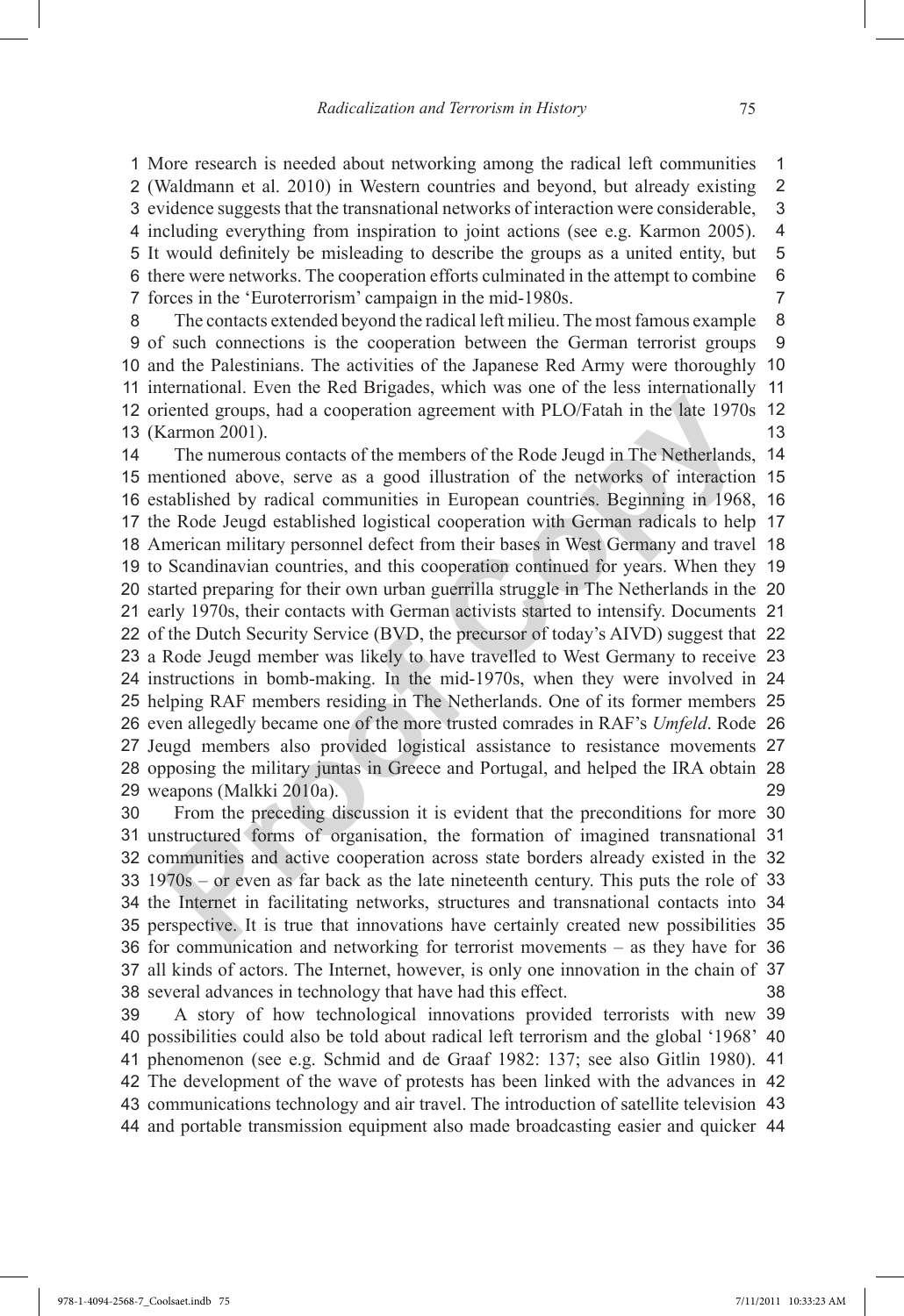#### *Jihadi Terrorism and the Radicalisation Challenge*

 from more remote places. Around the same time, international air travel became cheaper and the number of destinations increased. All these developments in possibilities for communication 'created a qualitatively new level of socio-cultural networking across national borders' (Klimke 2010: 3). 

### **Motivations for Joining Terrorism**

 9 The process that precedes the decision to join (and continue involvement 10 in) a terrorist campaign is a highly complex issue that cannot be discussed in 11 a comprehensive way in this chapter. Assessing the relevance of insights into 12 terrorism – from radical left terrorism to jihadi terrorism – requires comprehensive, 13 empirically based comparative studies to be conducted (Dalgaard-Nielsen 2010). 14 The number of potential parallels suggests that such studies would be worth the effort. 

 17 much-cited study *Understanding Terror Networks* (2004) appears to find parallels 18 also with the radical left terrorist campaigns. Sageman argues that social bonds 19 and friendship are very important in the process of joining the jihad. The bonds, he found, existed first and radicalisation was essentially a group phenomenon. First, the 'bunches of guys' argument introduced by Marc Sageman in his 16 

 22 Brigades as support for his argument. He draws from the large study commissioned 23 by the German Federal Ministry of Domestic Affairs conducted at the end of the 24 1970s and Della Porta's empirically based investigation of the Red Brigades 25 (Sageman 2004, 130–33). The argument finds support in other cases as well. The 26 power of the group in drawing individuals towards more radical action, in some 27 cases despite those individuals' hesitation or even opposition, comes up clearly 28 from the memoirs of former Weather Underground members (most notably 29 Rudd 2009, Wilkerson 2007). The strong role of pre-existing social (kinship and 30 friendship) bonds is also very evident in the case of the Symbionese Liberation 31 Army. On the other hand, parallels between radical left and jihadi terrorism in 32 this respect are hardly surprising, given that the importance of pre-existing social bonds is a common feature in social movements. Sageman himself refers to research on the Red Army Faction and the Red 21 compenensive way in this chapter. Assessing the relevance of insights inter-<br>errorism – from radical left terrorism oi juhal terrorism – requires comprehensive<br>mpirically based comparative studies to be conducted (Dalgaard

 35 individual stories. Peter Nesser (2010) found in his study that while there are 36 indeed a lot of differences between individuals' motivations for joining jihad, it 37 was possible to create a (tentative) typology of 'types of terrorists'. He calls these 38 types entrepreneurs, protégés, misfits and drifters. Entrepreneurs are the motors 39 in establishing and managing terrorist networks. They are the most ideologically 40 minded and have come to 'embrace jihadism gradually through intellectual 41 processes, activism, idealism and a call for social and political justice' (2010: 93). 42 The protégés are similar to the entrepreneurs, but more junior. Their commitment 43 to jihad is a 'combination of loyalty to the leader and intellectually justified 44 activism' (93). The misfits are less motivated by ideology and more driven by The second issue where parallels seem to exist concerns the diversity in 34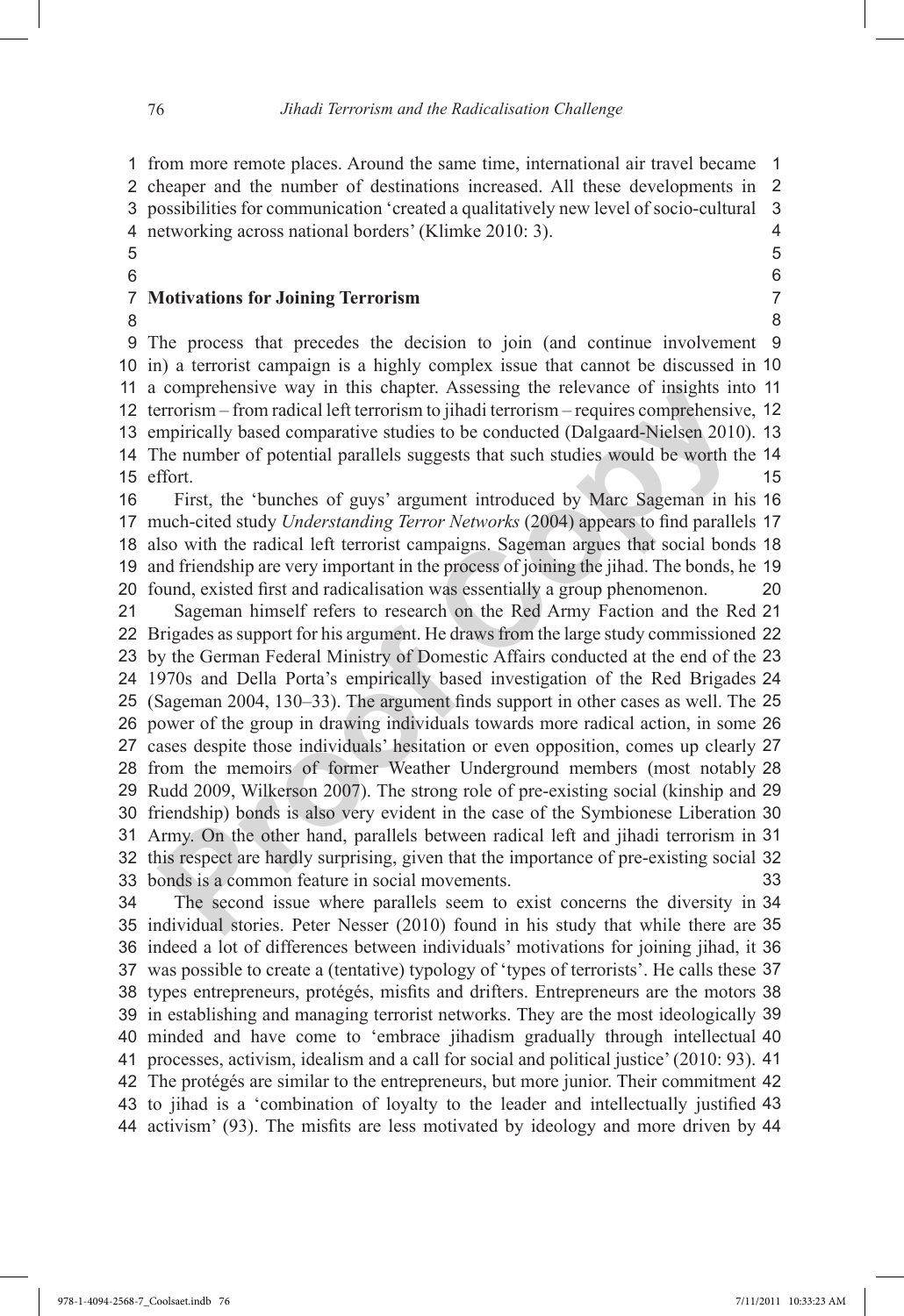coping with their own problems and loyalty to their friends. They often have  $\overline{1}$ 2 trouble backgrounds. Drifters end up taking part in jihad by going with the flows  $\overline{2}$ 3 of their social networks and commitments. 

  $\overline{\mathbf{4}}$ A similar diversity appears also to have existed within the radical left terrorist  $\overline{4}$ campaigns. Whether this same typology would suit those campaigns as well needs to be more carefully scrutinised. In any case, I can easily find examples of each type from those campaigns I have studied empirically, for example, from the  $\overline{7}$ 8 Symbionese Liberation Army, even though it was a tiny group. The leader of the group was an African–American prison inmate who had radicalised while in jail. 10 After his escape, he established the SLA together with white radicals who had 11 been involved in the inmate study group. These radicals, representing largely the 11 12 protégé type, were joined by some of their less ideologically motivated friends who 13 could essentially be seen as drifters or dropouts. The drifters were a particularly 14 prominent phenomenon among the network that mobilised to help those two SLA 15 members and Patricia Hearst, a kidnap victim turned SLA member, who survived 16 the shootout with the police that killed all other members. These new associates 17 got involved mostly or in many cases exclusively out of their loyalty to each other, 18 some of them despite their explicit opposition to terrorism. All of them, however, 19 ended up taking part in bomb attacks aimed at killing bystanders (Malkki 2010b). But what about ideology? Besides the striking difference in lethality of the 20

 21 attacks, another evident difference between radical left and jihadi terrorism lies 22 in the nature of the ideology and goals. Whereas the jihadi terrorist groups are 23 religiously motivated, the radical left terrorist campaigns drew their ideological 24 framework from Marxism–Leninism, an ideology known for its hostility towards religion. For many, this constitutes a fundamental difference. 

otégé type, were joined by some of their less ideologically motivated friends whold essentially be seen as drifters or dropouts. The drifters were a particularly motivated exentially be seen as drifters or dropouts. The dr 27 argue that al-Qaeda is 'an avatar of the ultra-leftist radicalism' (2008: 6). This 28 is not all there is to it, but according to him, it is 'at a crossroads between such a 29 tradition and Islamic radicalisation' (2004: 47). The most obvious continuity is 30 that both target the United States and imperialism. But there is more to it than that: 31 Roy's argument has less to do with ideology, rather more with the foundations of 32 Al Qaeda's violent strategy. He argues that 'the real genesis of Al-Qaeda violence 33 has more to do with a Western tradition of individual and pessimistic revolt for 34 an elusive ideal world than with the Koranic conception of martyrdom' (2004: 35 43). In strategic terms, both radical left terrorism and jihadi terrorism as armed 36 revolutionary struggles do seem to draw from the theories of and learnings from 37 classical authors and previous struggles (e.g. Burke 2003: 48–49, Chipman 2003). 38 The differences in their views about the justification and utility of violence may not be that great (see e.g. Hoffman 2008). Still, some researchers, most famously Olivier Roy, have gone as far as to 26 

 41 action may be one significant attraction for joining. This does not mean that the 42 religious motivation would not be important, but that the orientation towards 43 action is the major thing that attracts people to join violent jihadi movements and 44 not their competitors. It is also quite clear that involvement in radical left terrorist 44 A recurring theme in the jihadi terrorism literature is also that hunger for 40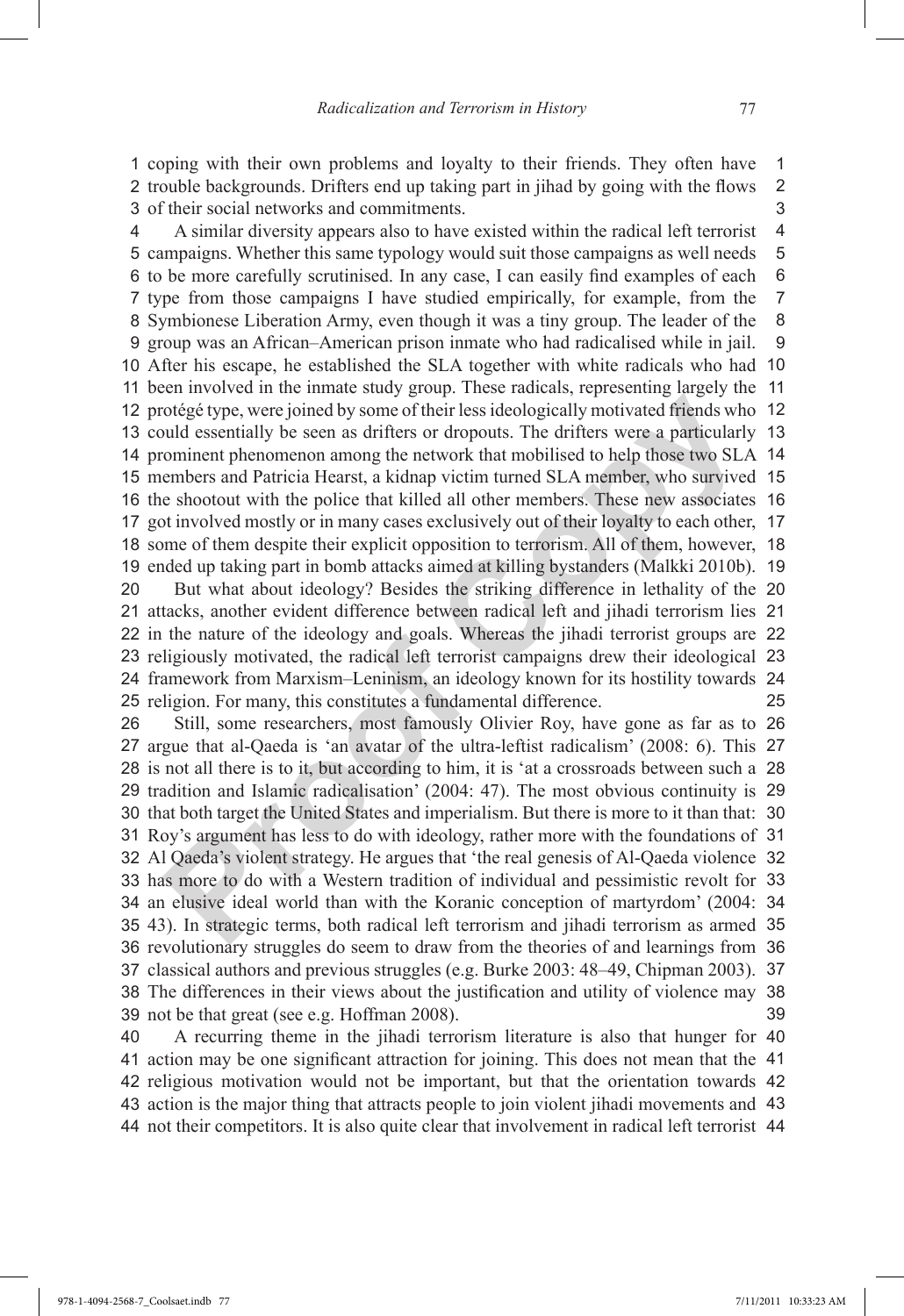campaigns cannot be explained by mere attraction to Marxist-Leninist thought. Those involved were in many cases just as much admirers of Che Guevara and Carlos Marighella. Being involved in armed struggle was an important part of their self-image – they were not just talking about revolution, they were among those who actually stood up and did something about it. 

 More generally, like the 'Euro-Islam' described by Roy, the '1968' movement was 10 the social and economic system but also about personal transformation. As the 12 it are abolished, one should also get rid of his/her bourgeois values and habits. 13 Furthermore, one could claim that the broader 1968 movement was also about a capitalist system would not be destroyed unless the value systems that supported 11 Olivier Roy has also claimed that there are striking parallels in mobilisations, feelings of being socially excluded and alienated playing a central role in both cases. about identity. Many of its political manifestations were not only about changing search for authenticity (Suri 2009: 47), not unlike the search for 'true Islam'.

#### **Violence and the Fuzzy Borderline between the Political and the Religious**

 19 Interestingly enough, the radical left terrorist campaigns occasionally developed 20 some features that have been linked to religious terrorism. One of them is suicide 21 and self-sacrifice. It is well established by now that unlike what is sometimes 22 claimed, suicide terrorism does not necessarily go together with religious motive. 23 Today's jihadi terrorists are by far not the only ones who have been ready to take 24 their own life as part of the struggle. Self-sacrifice and suicide have not, by any means, been fundamentally alien to Western politics (Silke 2006). 

 27 (2008: 63) points out, 'the RAF provided us with the world's first modern 28 suicide terrorists'. The suicides of the imprisoned RAF leaders are among the 29 most important terrorism-related incidents in Europe in the 1970s. They are not, 30 however, the only manifestation of self-sacrifice in the organisation's campaign. 31 Hunger strikes of imprisoned RAF members played an important role in the 32 campaign during the 1970s (and 1980s). From the correspondence between 33 imprisoned RAF members, it is also clear that the hunger strikes were intended to 34 lead to the death of some prisoners. Externally, they served as a public relations 35 instrument that was used strategically to draw attention to the group and contest 36 the narratives presented about it in the public media. Internally, 'hunger was part 37 of the psychological discipline exercised by RAF leaders on the rest of the group, The Red Army Faction brings further evidence of this. As Bruce Hoffman 26 and helped foster the martyrdom necessary for people to put their lives on the line' 38 The second element often associated with religion is the 'cosmic war' 40 applialist system would not be destroyed unless the value systems that are abolished, one should also get rid of his/her bourgeois values and habit<br>urthermore, one could claim that the broader 1968 movement was also about<br> (Passmore 2009: 43).

 41 (Juergensmeyer 2001). It has often been claimed that the religious motive makes 42 the terrorist movement behave and think along different lines. Religious terrorists 43 would arguably be engaged in a struggle that extends beyond their own lives and the limits of this world.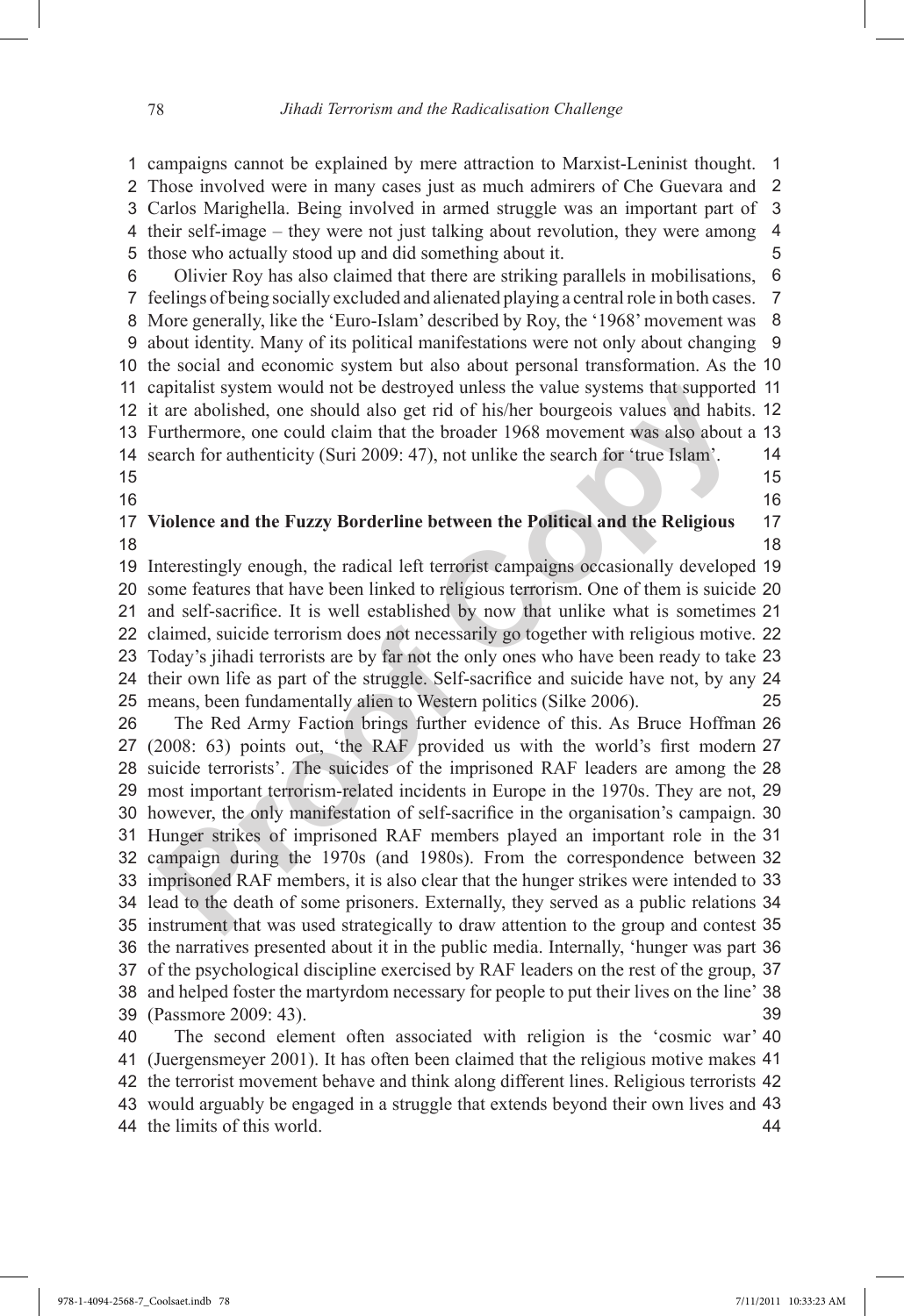As Martha Crenshaw notes in her chapter in this volume, unobtainable ends  $\overline{1}$  $\overline{1}$  2 are not unique to religion. To this, I would like to add that neither do religious  $\overline{2}$ 3 movements have a monopoly on apocalyptic and utopian thinking. Jeremy Varon, for example, explicitly invokes Juergensmeyer's concept of cosmic war when he  $\overline{4}$ describes the RAF and the Weather Underground. According to him, violence had not only political and ethical but also existential and apocalyptic dimensions. The apocalyptic dimension included, according to him, 'the following premises:  $\overline{7}$ 8 that the existing society is corrupt; that its corruption is so great that it cannot be reformed and must therefore be destroyed; and that its destruction creates the 10 possibility for emergence of something radically new, different, and better' (Varon 11 2008: 35). This thought, in turn, made it possible for these groups to 'take their 12 violence out of the realm of political calculation' and see it as a struggle between good and evil. 

#### **Conclusion**

olence out of the realm of political calculation' and see it as a struggle between<br>olence out of the realm of political calculation' and see it as a struggle between<br>ood and evil.<br>**Provide and EV** and interests on the poli 18 The above discussion has concentrated largely on pointing out the (possible) 19 similarities between radical left and jihadi terrorism. This is by no means to deny 20 that there are significant differences too. The point here has been rather to show 21 that there might be more continuity between the two in Western countries than is 21 22 commonly thought. While it cannot be assumed without further scrutiny that the 23 processes would be similar, it is still certainly an avenue that is worth pursuing, not 24 only for the current efforts to develop policies for countering jihadi radicalisation, but even more so for the academic community. 

 27 and engagement with terrorism and how this engagement may end, it also has to 28 study other types of terrorism. This includes historical cases, not least because 29 overlooking historical cases would mean ignoring a major opportunity for empirical 30 data, as they can be accessed better (although there are evident methodological problems). If the academic community is interested in developing theories of radicalisation 26 

 33 community and fluid organisation forms, often used to describe jihadi terrorism, 34 existed within the radical left terrorist campaigns as well. This has not been 35 readily evident because there has been a tendency to explain radical left terrorist 36 campaigns exclusively in their national contexts and ignore those groups, which were more loosely organised as less relevant. The discussion above shows that the sense of transnational imagined 32 

 39 lack of *retrospective* studies on terrorist movements. If the terrorist campaigns are 40 not studied in the field after they cease to pose a threat, our understanding of the 41 groups remains based on the information available at that time. In the worst case, 42 what remains as the general understanding is the first information reported in the 43 media after incidents, which afterwards often turn out to be inaccurate or at least partial. Generally, the debate about change and continuity in terrorism suffers from a 38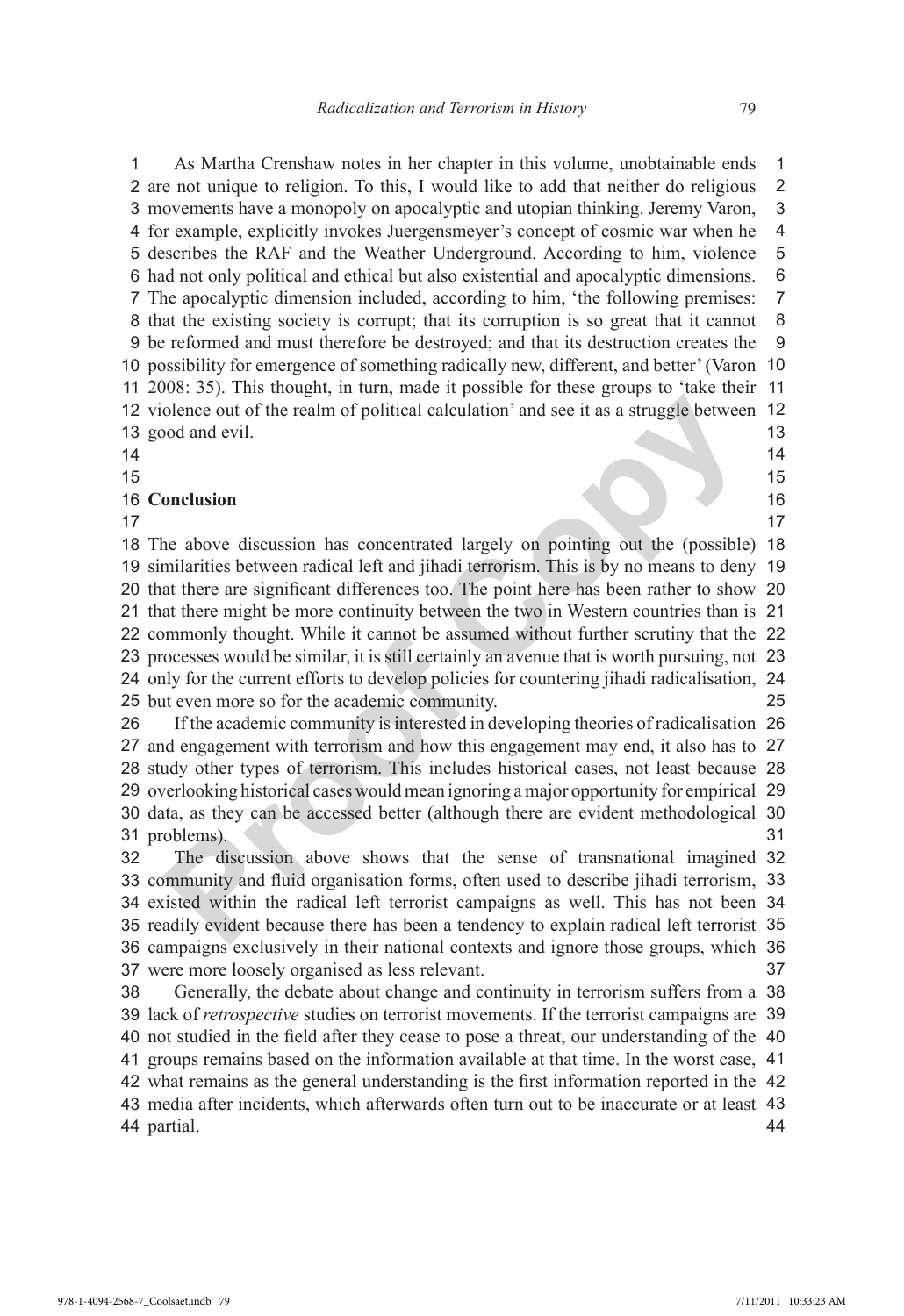in perspective. It has been presented as a truly transnational phenomenon, transnational almost to the point that there is no national context of relevance. Is this really so? Or is it possible that we view jihadi terrorism in Western countries in excessively global terms? The idea that despite evident transnational influences 10 any kinds of international links behind the bomb attacks (Kirby 2007: 419, also Husband 2010). This retrospective look puts our prevailing understanding of jihadi terrorism and networks, jihadi terrorism in Europe and the United States may indeed be largely a home-grown phenomenon has not been very popular. Aidan Kirby, writing about the London attacks in 2005, notes that the idea seems troubling and this may be one reason why the security community has so actively searched for

 13 they might be products of the political and social context has been a prevailing 14 phenomenon. Terrorists have always been described as ruthless killers and foreign 15 to the society and the values that the groups emerge from. The 1970s equivalent 16 to the tendency to blame the 'transnational influences' for terrorism was to 17 'medical's' terrorism as a mental disturbance or as an unfortunate product of dark socio-psychological dynamics. The reluctance to 'own' the terrorist campaigns by acknowledging that 12 

 20 a prevailing theme in the '1968' studies. Within the studies on terrorism, Jeremy 21 Varo's comparative study of the Weather Underground and the Red Army Faction 22 (Varon 2004) is the prime representation of this new line of enquiry. The common 23 understanding that emerges from these studies is that it is not possible to understand 24 the developments in any particular country without reference to the transnational 25 'big' 1968. Equally importantly, national contexts strongly shaped the form that the 26 national 'small' 1968s took (see e.g. Brown 2009: 71). This is also the conclusion 27 of Jeremy Varo's study. In his view, 'the very different trajectories of Weatherman 27 28 and the RAF reveal how each group was shaped by and responded to its national 29 context'. Furthermore, this national context became 'all the more important in 30 defining the destinies of individual radical left movements' when the radical left 31 as a global phenomenon started to fade away (Varon 2004: 11). If the dynamics of 32 jihadi terrorism are at all similar to the '1968' phenomenon, the role of the national context is likely to become more pronounced over time. The relationship between global and national elements has recently become 19 usband 2010). The terrorist campaigns by acknowledging than Tell The reluctance to 'own' the terrorist campaigns by acknowledging thanged the political and social context has been a prevailine henomenon. Terrorists have al

 35 also changed the way we think about organisations and the way 'the dots 36 are connected'. How we interpret the international element in the campaigns 37 influences unavoidably how we interpret the organisational structures. Individual 38 terrorist groups with a jihadi orientation seem to be perceived as part of the same 39 entity more readily than has been the case before. It will be interesting to see how we view 'al-Qaeda the movement' 30 years from now. It appears to me that the strong interest in transnational dimensions has 34 

 42 of terrorism appear as signs of weakness rather than significant innovation. Looser 43 organisational models were adopted when more structured organisations did not 44 work; and the transnational dimensions became more important the weaker the Finally, in the context of the radical left terrorist campaigns, many 'new' traits 41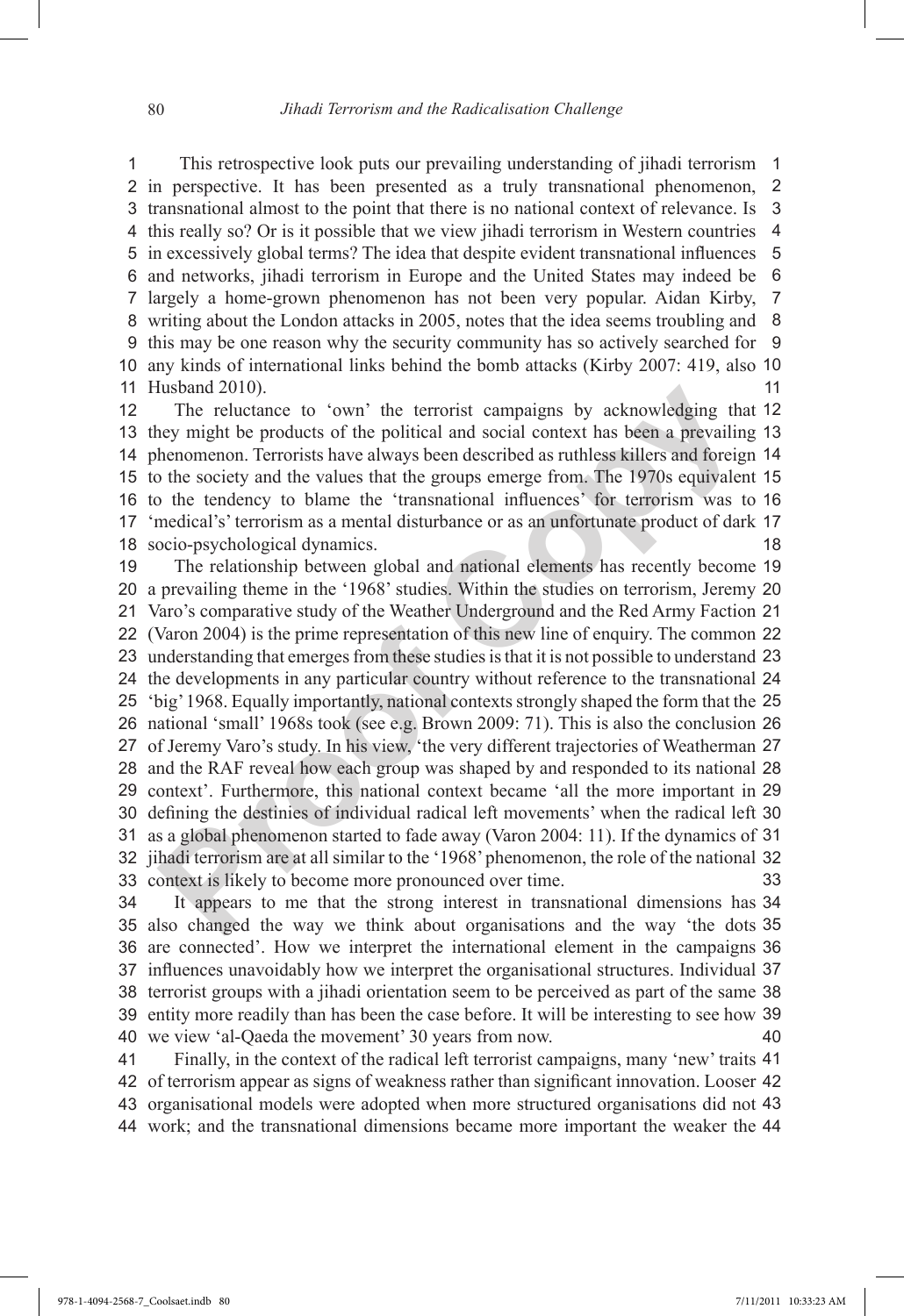group's situation was on its home front. Suicide, self-sacrifice and cosmic war  $\mathbf 1$ 2 surfaced often in moments of despair. Recent developments undeniably pose new  $\overline{2}$ and serious challenges to authorities tasked with countering terrorism. However, what should be critically evaluated is whether the situation has changed so much  $\overline{4}$ 5 that these traits have become real advantages.  $6\phantom{a}$  $\overline{7}$  **Proof Copy**  

 $6\phantom{a}$  $\overline{7}$ 

 $\overline{8}$